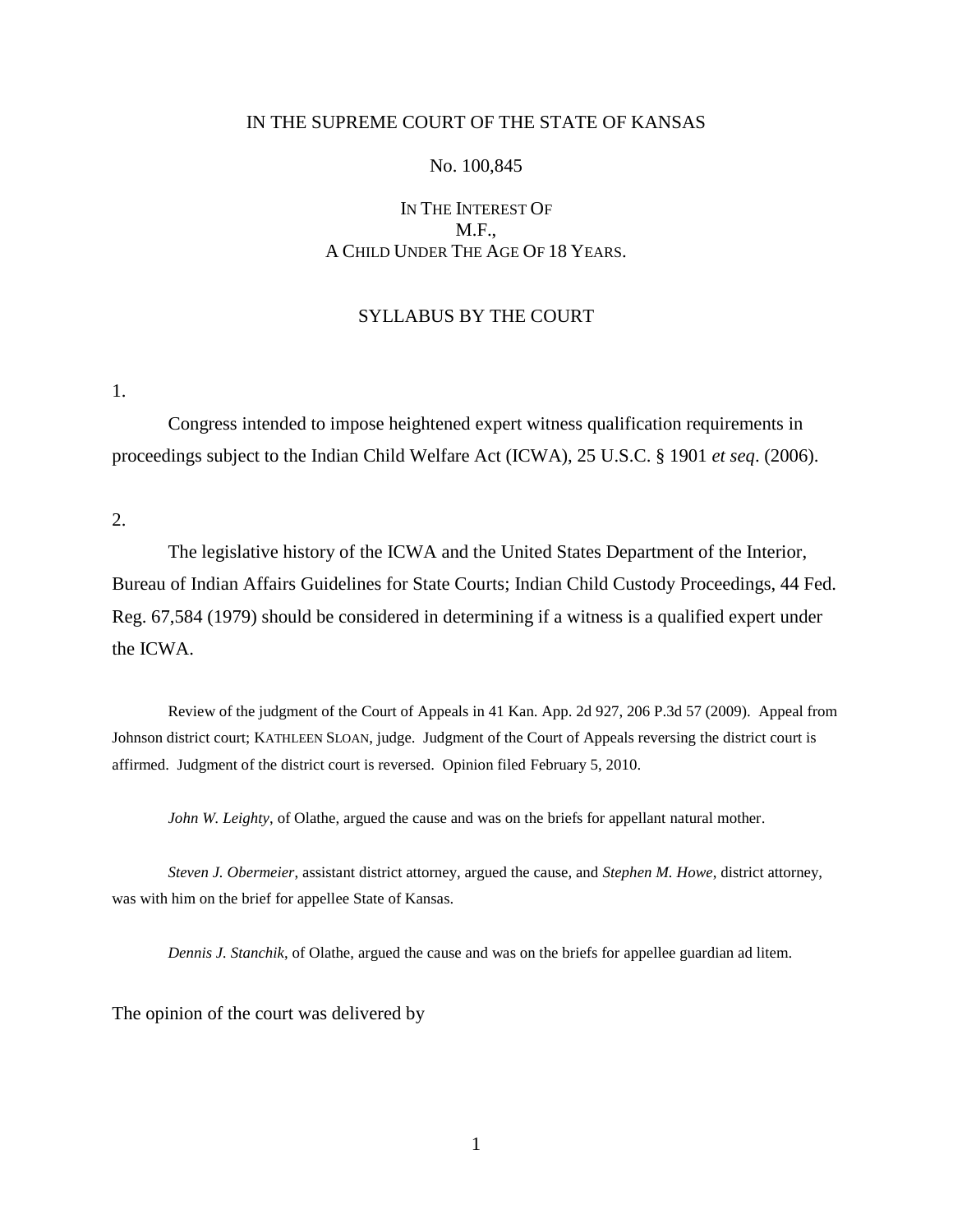LUCKERT, J.: The biological mother of M.F. appeals a decision to terminate her parental rights, arguing the district court failed to comply with the Indian Child Welfare Act (ICWA), 25 U.S.C. § 1901 *et seq*. (2006). The ICWA standard for termination of parental rights is "evidence beyond a reasonable doubt, including testimony of qualified expert witnesses, that the continued custody of the child by the parent or Indian custodian is likely to result in serious emotional or physical damage to the child." 25 U.S.C. § 1912(f) (2006). The mother argues the State failed to present an ICWA qualified expert witness in either the child in need of care (CINC) proceeding or in the subsequent hearing to terminate parental rights. The Court of Appeals agreed with her argument and reversed the district court. *In re M.F*., 41 Kan. App. 2d 927, 206 P.3d 578 (2009).

On review of that decision, we affirm the Court of Appeals, concluding that the ICWA heightens the requirements for an expert's qualifications beyond those normally required in a proceeding governed solely by state statutes. We further hold that Kansas district courts should consider the legislative history of the ICWA and the Department of the Interior, Bureau of Indian Affairs Guidelines for State Courts; Indian Child Custody Proceedings, 44 Fed. Reg. 67,584 (1979), in determining if a witness meets the heightened standard. In this case, there was no evidence that the two social workers who testified were members of the child's tribe, had substantial experience in the delivery of child and family services to Indians, had extensive knowledge of prevailing social and cultural standards and childrearing practices within the child's tribe, or had substantial education and experience in the area of social work. Thus, the witnesses were not qualified expert witnesses under the ICWA, and there was no expert testimony to support the district court's decision as required by the ICWA. Because this error is not harmless, we reverse and remand for new proceedings.

#### FACTUAL AND PROCEDURAL BACKGROUND

M.F. was born on October 24, 2006, with special medical needs that required an extended hospitalization. His mother, S.F., was discharged after his birth; she then had no further contact with the hospital. Two weeks after M.F.'s birth, the State filed a CINC proceeding. The district court appointed a guardian ad litem (GAL) for M.F. and held a custody hearing the next day. M.F.'s alleged father, D.J., appeared at the hearing; his mother, S.F., did not. At the hearing, the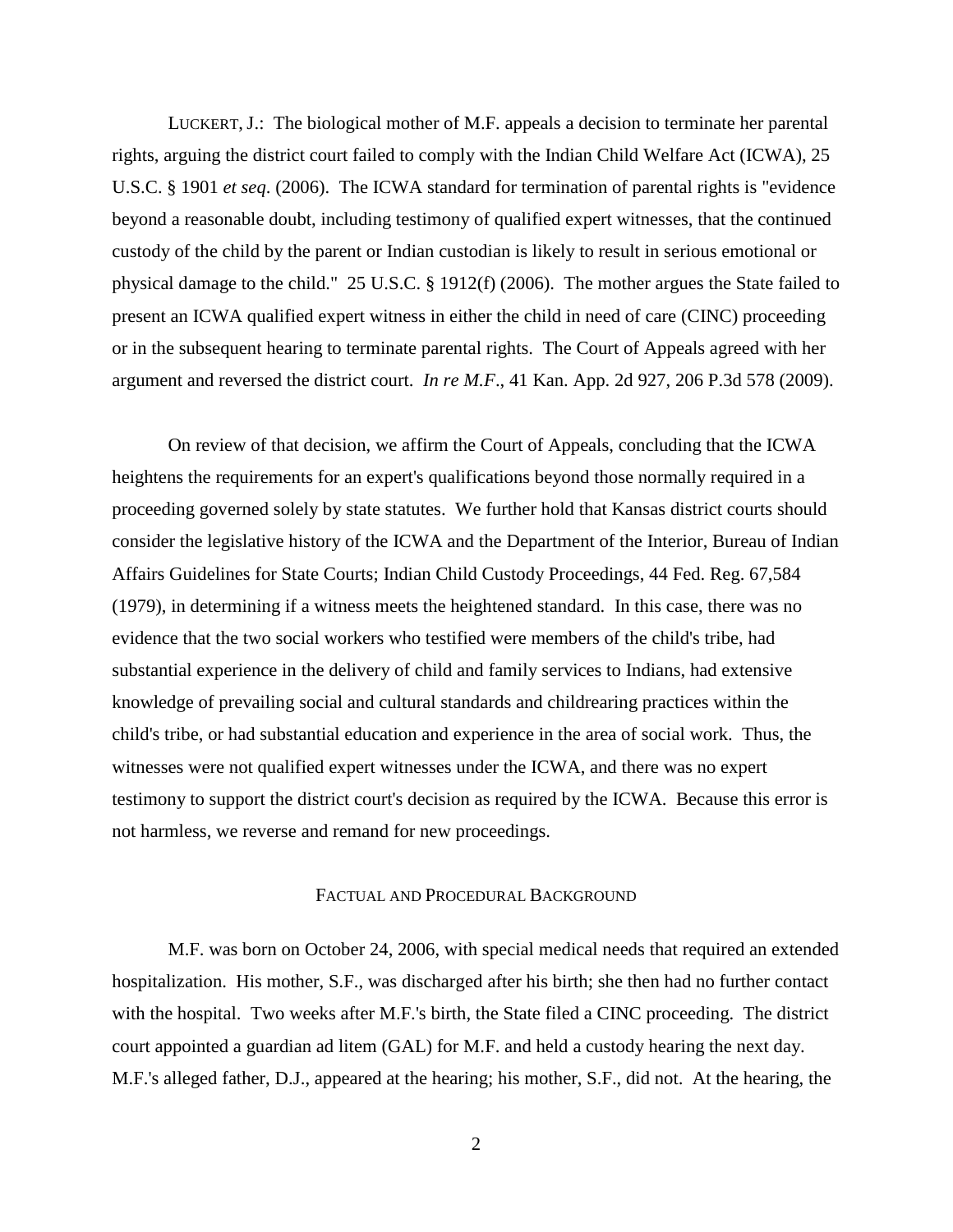State requested temporary custody of M.F. because of the mother's homelessness, her possible drug use, and her abandonment of M.F. at the hospital. Regarding D.J.'s ability to provide care, the State argued that paternity was unknown and that D.J. was physically unable to care for M.F. because of his own disabilities. The district court ordered genetic testing, ordered that service be completed on the mother, and determined an emergency existed to place M.F. in the custody of the Kansas Department of Social and Rehabilitation Services with the authority to find suitable placement.

Subsequent genetic testing confirmed D.J. was M.F.'s father. D.J., however, informed the court in writing that he was unable to care for M.F. and he did not contest the claim that M.F. was a child in need of care.

After the initial hearing, the State learned that M.F. might be eligible to enroll as a member of the Northern Arapaho Tribe (Tribe). Consequently, the State notified the Tribe of the proceeding. In response, the Tribe sent the State a notice of the Tribe's intent to intervene in the case and requested notification of all hearings and other actions. The State filed the Tribe's notice with the district court. Included with the Tribe's notice was a document stating a Tribe enrollment technician had determined M.F. was not enrolled with the Tribe but would be eligible for enrollment.

After several continuances, the district court conducted a CINC hearing in July 2007. At the beginning of the hearing, the mother's attorney reminded the district court that the ICWA applied. The State agreed, but reported it was unaware of whether the Tribe had been notified of the hearing. The GAL argued the Tribe had nonetheless received proper notice but failed to timely intervene. The district court determined the hearing should proceed and that the ICWA would apply.

The only witness to testify at the CINC hearing was Lindsay Courtney, a licensed social worker who was M.F.'s case manager. Courtney testified she received her bachelor's degree in May 2006 and obtained her social work license in July 2006, approximately 3 months before M.F.'s birth in October. No other expert qualifications were offered. Courtney testified that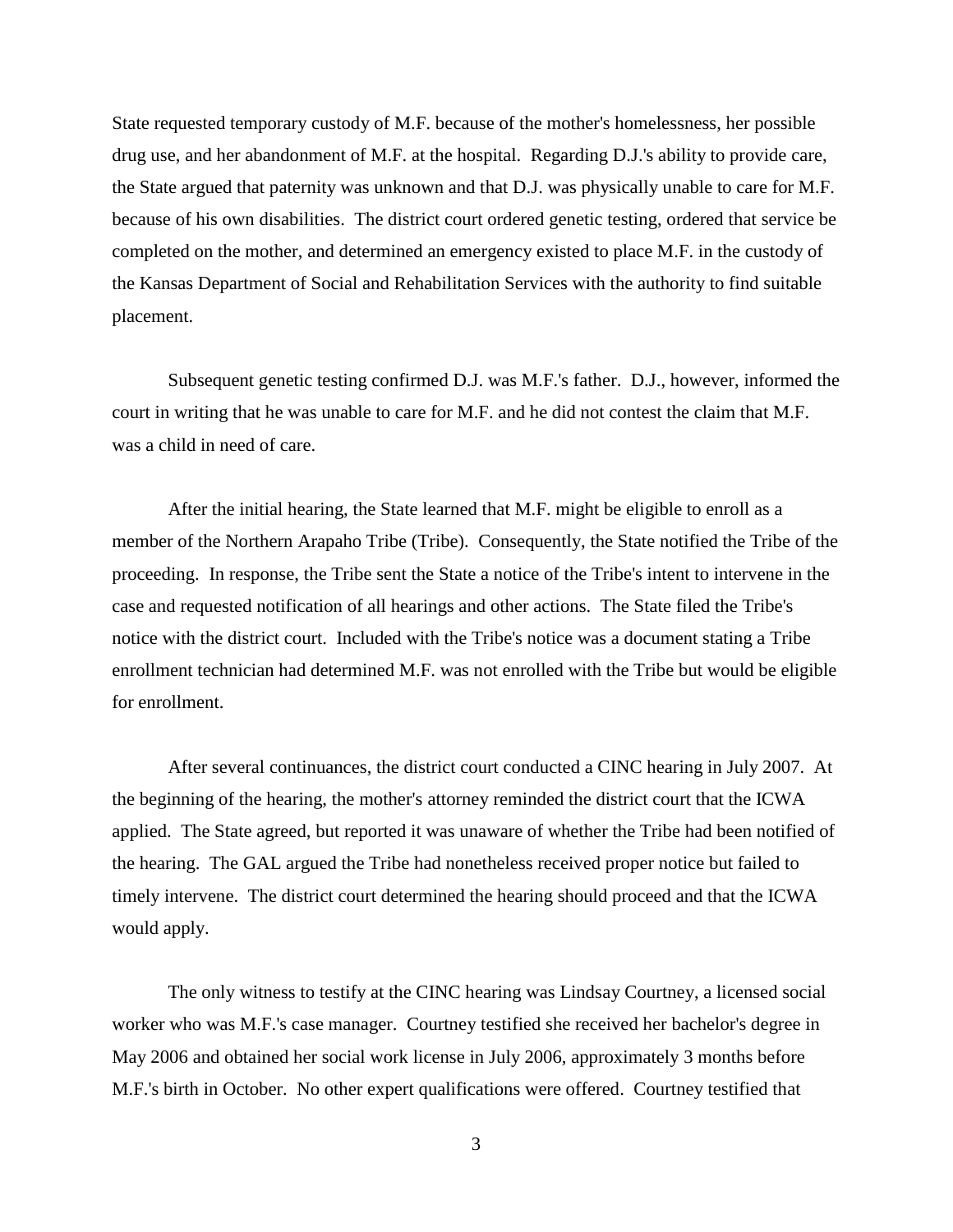M.F. had required surgery and had been hospitalized since May 10, 2007. M.F. continued to require specialized care because of a "trache" and feeding tubes. According to Courtney, once the mother had been discharged from the hospital, she had not called to check on M.F. and did not know M.F. had required surgery and lengthy hospitalization. Courtney indicated there was an element of danger and risk to M.F. by the mother's not responding to the hospital because a potential caregiver would need to learn how to care for M.F. after M.F. was released from the hospital.

The State argued the evidence complied with the ICWA's standard of proof and established that M.F. was in danger and needed immediate placement. The GAL agreed with the State and additionally argued there was good cause for departing from the ICWA's placement preferences because neither parent was capable of handling M.F. or providing for M.F.'s special needs, no extended family members had come forward, and there was nothing more than an indication the Tribe would intervene. The mother's attorney argued the district court should apply the ICWA standard requiring testimony by an ICWA qualified expert, and the social worker who testified was not a qualified expert. The mother's attorney pointed out that Courtney did not testify she had ever "dealt with any Indian issues" or issues involving "Indian children." In addition, the mother's attorney suggested that the Tribe should be contacted because it might have resources available to meet M.F.'s needs.

The district court found the State had met its burden and the social worker had "testified appropriately as an expert in this matter." Additionally, the district court found the evidence was clear and convincing beyond a reasonable doubt that M.F. was in danger and out-of-home placement was immediately necessary. Further, the court found that "returning the child to [the parents] is not in the child's best interest at this time based on the child's special medical circumstances." Finally, the court held there was "good cause" to depart from any Indian placement because neither parent could care for the child; no family had come forward; the Tribe, despite its indication that it desired to intervene, had not done so; and there were no other viable placement options presented. In conclusion, the district court found M.F. was a child in need of care pursuant to K.S.A. 38-1502(a)(2) (repealed January 1, 2007; now K.S.A. 2008 Supp. 38-2202[d][2], with nearly identical language) and set the matter over for disposition.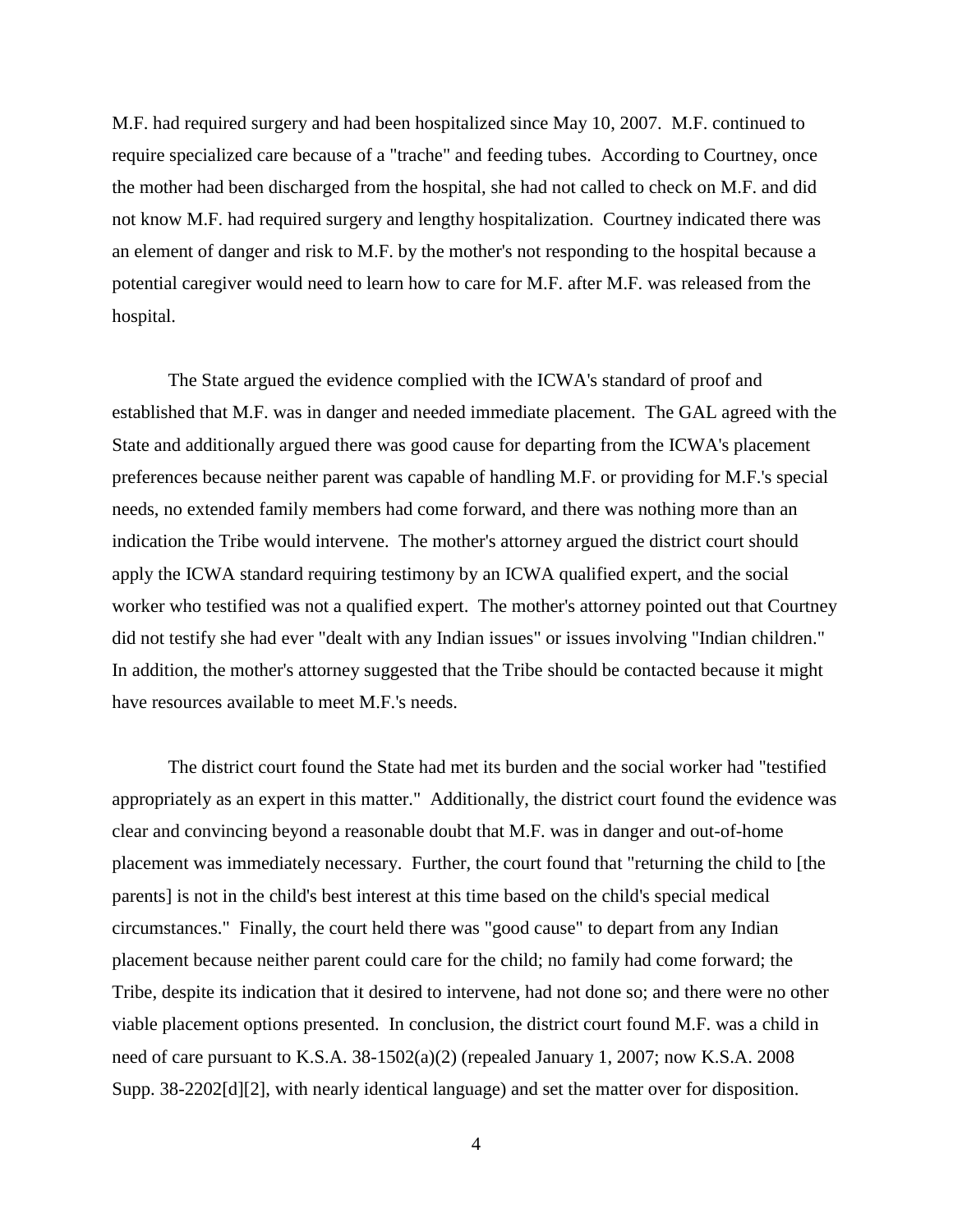In November 2007, the district court conducted a permanency hearing to review the permanency plan and concluded the plan should be modified. In the journal entry, the court found reintegration of the family was not a viable alternative because M.F. had been in State custody since birth, M.F. had a serious medical condition that had required him to be hospitalized for 6 months and would require further hospitalization, and there was a lack of effort by the parents.

Also in November 2007, the State filed a motion to terminate parental rights. At a pretrial hearing related to the motion, counsel for the mother expressed concern there was no journal entry recording the CINC determination and the district court had heard no qualified expert testimony, which was required for a CINC determination under the ICWA. In response, the district court reiterated that it had found in July 2007, from the bench, that M.F. was a child in need of care pursuant to Kansas statutes based on evidence that "was clear and convincing and beyond a reasonable doubt." The court nevertheless agreed that the CINC finding needed to be journalized and directed the State to do so. Apparently, the State did not comply with the order; no such journal entry is contained in the record on appeal.

The mother then filed a motion to transfer jurisdiction to the Tribal Court of the Northern Arapaho Tribe (tribal court) pursuant to 25 U.S.C. § 1911(b) (2006). In the GAL's written reply to the mother's motion, the GAL argued good cause existed under the ICWA not to transfer jurisdiction of the case because the motion was untimely and it would be inconvenient to transfer the case to Wyoming, the location of the tribal court. The district court held a hearing on the mother's motion to transfer and ultimately denied the motion.

The motion to terminate parental rights was heard in April 2008, when M.F. was approximately 18 months of age. The mother appeared in person. Before evidence was presented, the district court noted a representative from the Tribe had contacted the district court and requested to participate in the hearing by telephone. Counsel for each parent confirmed that they had talked to the Tribe representative who wanted to participate and they had advised her to contact the district court for arrangements. The district court denied the request, indicating that the Tribe's participation by telephone would be "unwieldy and would not work."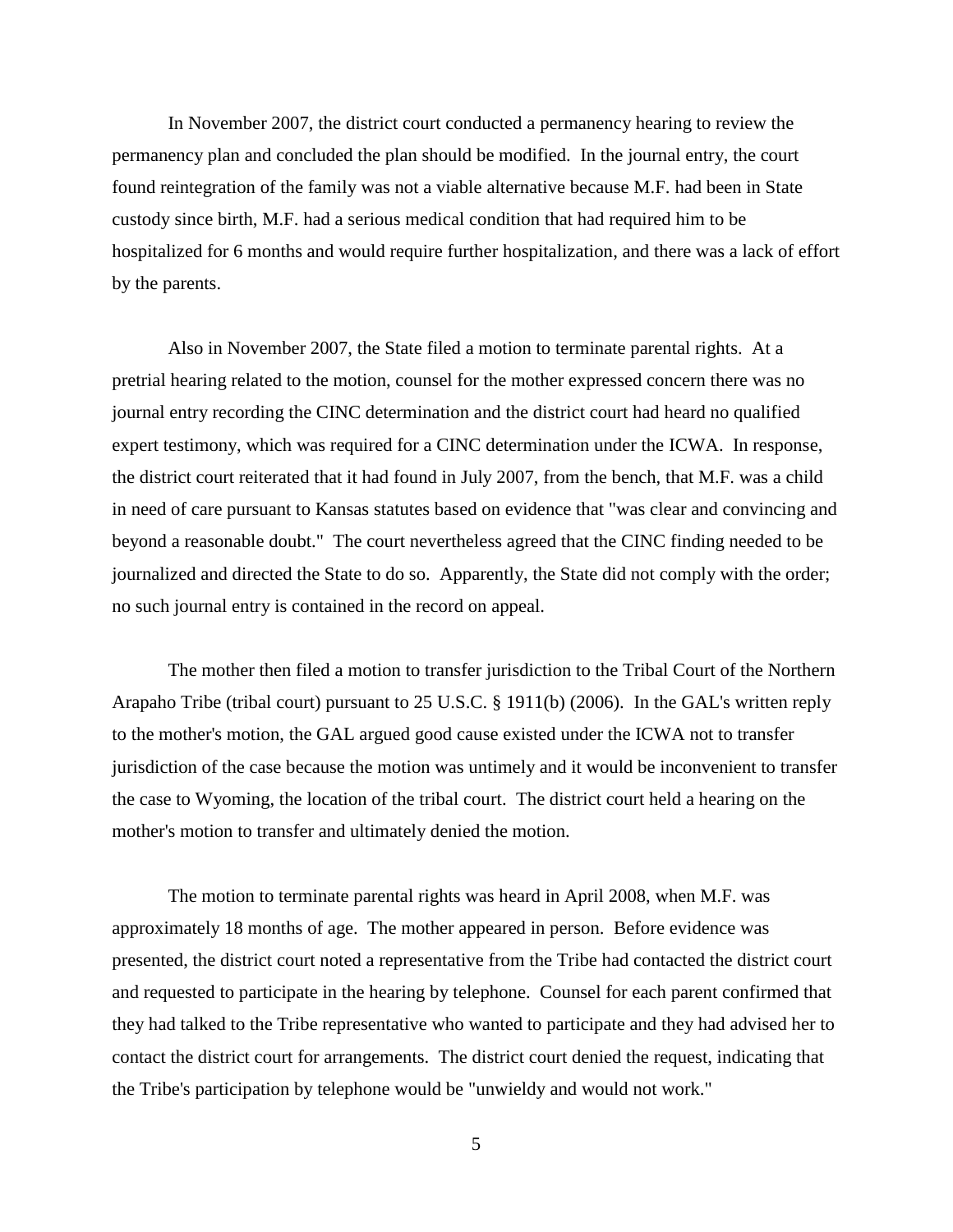During counsels' arguments pertaining to the termination of parental rights, the mother's attorney again argued the district court had not complied with the ICWA in that, during the numerous proceedings, it had failed to make specific findings required under the federal act. The district court disagreed, focusing on whether notice was given to the Tribe and finding the State made "an adequate record [showing] there has been compliance with all notice provisions." Then, testimony was taken from social worker Lindsay Howes, who had been involved in M.F.'s case since M.F. was placed in State custody. Like Courtney, the social worker who testified at the CINC hearing, Howes testified that she had received a bachelor's degree in social welfare in May 2006 and was licensed in July 2006, just months before M.F.'s birth. Howes recited the case history and the limited contacts she had with the parents. In Howes' opinion, M.F. needed permanency through an adoptive home that could provide for M.F.'s medical care and needs. She did not believe the mother could meet M.F.'s needs, which required more than normal parenting due to M.F.'s extreme medical needs. From the time of M.F.'s birth to the termination hearing, his condition had required numerous hospitalizations and medical procedures, and he continued to require the trache and feeding tubes.

The mother testified at the termination hearing that she knew of two family members who were interested in caring for M.F. if the district court determined she could not regain custody of the child. No family members came forward, however. The mother acknowledged that she had only seen M.F. twice since her postpartum discharge from the hospital 18 months earlier. The district court ultimately entered an order terminating the parental rights of both parents.

Only the mother appealed.

#### COURT OF APPEALS' DECISION

The Court of Appeals first rejected the State's contention that the mother failed to preserve for appeal the issues concerning the district court's failure to comply with the ICWA. In addition, the Court of Appeals rejected the mother's claim of error relating to the decision to deny her request to transfer jurisdiction to the Tribal Court. *In re M.F*., 41 Kan. App. 2d at 933. These issues were not raised in the petitions for review and, therefore, are not before this court.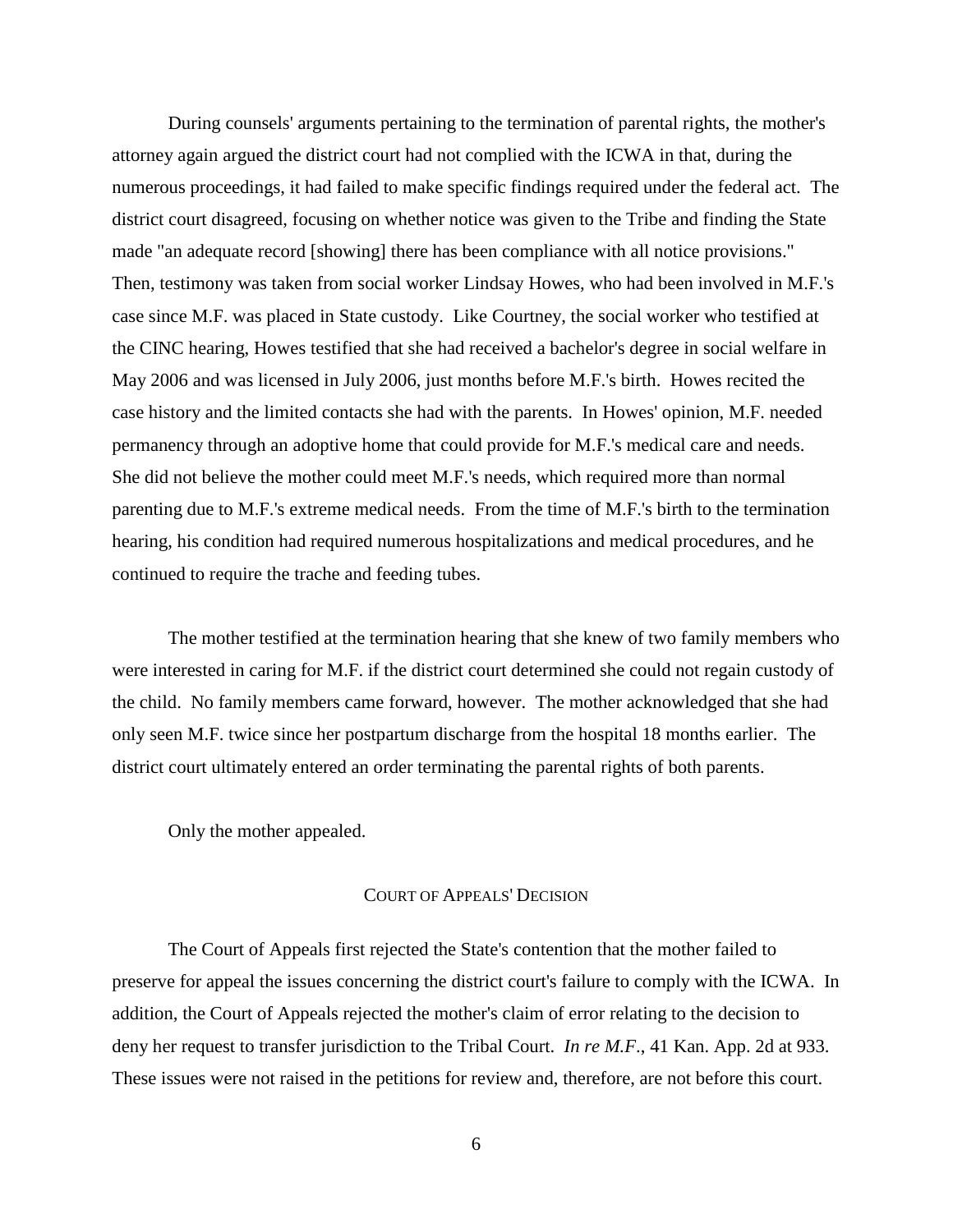The State and GAL do raise several arguments in their petitions for review related to the Court of Appeals' determination that the district court failed to properly comply with substantive requirements of the ICWA. See *In re M.F*., 41 Kan. App. 2d at 935.

With regard to the CINC proceedings, the Court of Appeals found it problematic that the district court failed to journalize its CINC findings. Because of this lack of journalized findings, the panel determined "there is no evidence of compliance with the ICWA standards in [the CINC] determination." *In re M.F*., 41 Kan. App. 2d at 934. Additionally, the Court of Appeals concluded that although the record contained a memorandum decision of the termination of parental rights, the district court's determination was not supported by proper evidence because there was not a qualified expert witness. The Court of Appeals incorrectly identified the social worker testifying at both the CINC and termination hearings as the same individual. Regarding that individual, the Court of Appeals noted the social worker "did not testify she was a qualified expert in determining whether an Indian child will suffer damage by continuing to remain in the custody of his parents." *In re M.F.*, 41 Kan. App. 2d at 934. Further, the Court of Appeals stated: "[O]ur court has determined the ICWA requires a witness to be qualified as an expert and the witness testify that evidence existed to support the State's burden under the ICWA. [Citations omitted.] There was no such testimony in this case." *In re M.F*., 41 Kan. App. 2d at 935.

The Court of Appeals concluded that the district court's failure to comply with the requirements of the ICWA required a reversal of the district court's termination of parental rights and a remand for proceedings meeting the ICWA's requirements.

We granted the petitions for review filed by the GAL for M.F. and the State.

### THE ICWA

In Kansas, proceedings concerning any child who may be a child in need of care are governed by the Revised Kansas Code for Care of Children, K.S.A. 2008 Supp. 38-2201 *et seq*., "except in those instances when the court knows or has reason to know that an Indian child is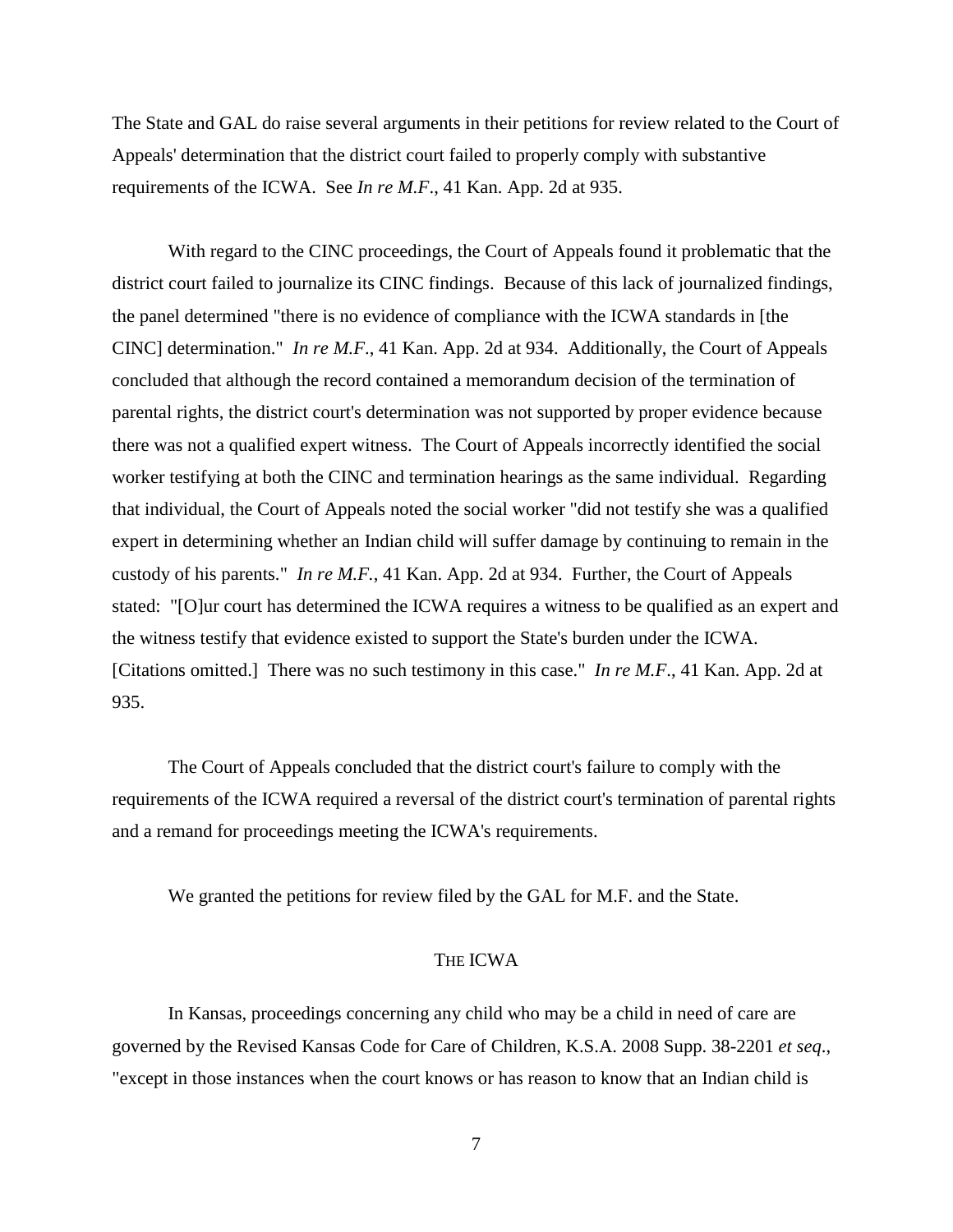involved in the proceeding, in which case, the Indian child welfare act of 1978 [25 U.S.C. § 1901 *et seq*.] applies." K.S.A. 2008 Supp. 38-2203(a).

There is no dispute that the ICWA applies to this case. M.F. is an Indian child within the meaning of the ICWA, see 25 U.S.C. § 1903(4) (2006) ("'Indian child' means any unmarried person who is under age eighteen and is either (a) a member of an Indian tribe or (b) is eligible for membership in an Indian tribe and is the biological child of a member of an Indian tribe."). Generally, tribal courts have exclusive jurisdiction over proceedings involving children residing on or domiciled within a reservation and concurrent jurisdiction with state courts over foster care or termination of parental rights proceedings involving children not domiciled on a reservation. See 25 U.S.C. § 1911(a); *Kelly v. Kelly*, 759 N.W.2d 721, 724 (N.D. 2009); *In re A.P*., 25 Kan. App. 2d 268, 274, 961 P.2d 706 (1998). In this appeal, it is not disputed that the district court had concurrent jurisdiction. And, as previously noted, the issue of whether the case should have been transferred to the tribal court is not before us.

### The ICWA is designed to:

"protect the best interests of Indian children and to promote the stability and security of Indian tribes and families by the establishment of *minimum* Federal standards for the removal of Indian children from their families and the placement of such children in foster or adoptive homes which will reflect the unique values of Indian culture . . . ." (Emphasis added.) 25 U.S.C. § 1902 (2006).

Because the ICWA provisions are minimal standards, if a different federal law or a State's law "provides a higher standard of protection to the rights of the parent or Indian custodian of an Indian child than the rights provided under" the ICWA, the higher standard must be applied. 25 U.S.C. § 1921 (2006).

### QUALIFIED EXPERT

The minimum federal standard with regard to CINC-type proceedings—*i.e.*, where an Indian child may be placed in foster care—is stated in 25 U.S.C. § 1912(e), which mandates that there must be a "determination, supported by clear and convincing evidence, including *testimony*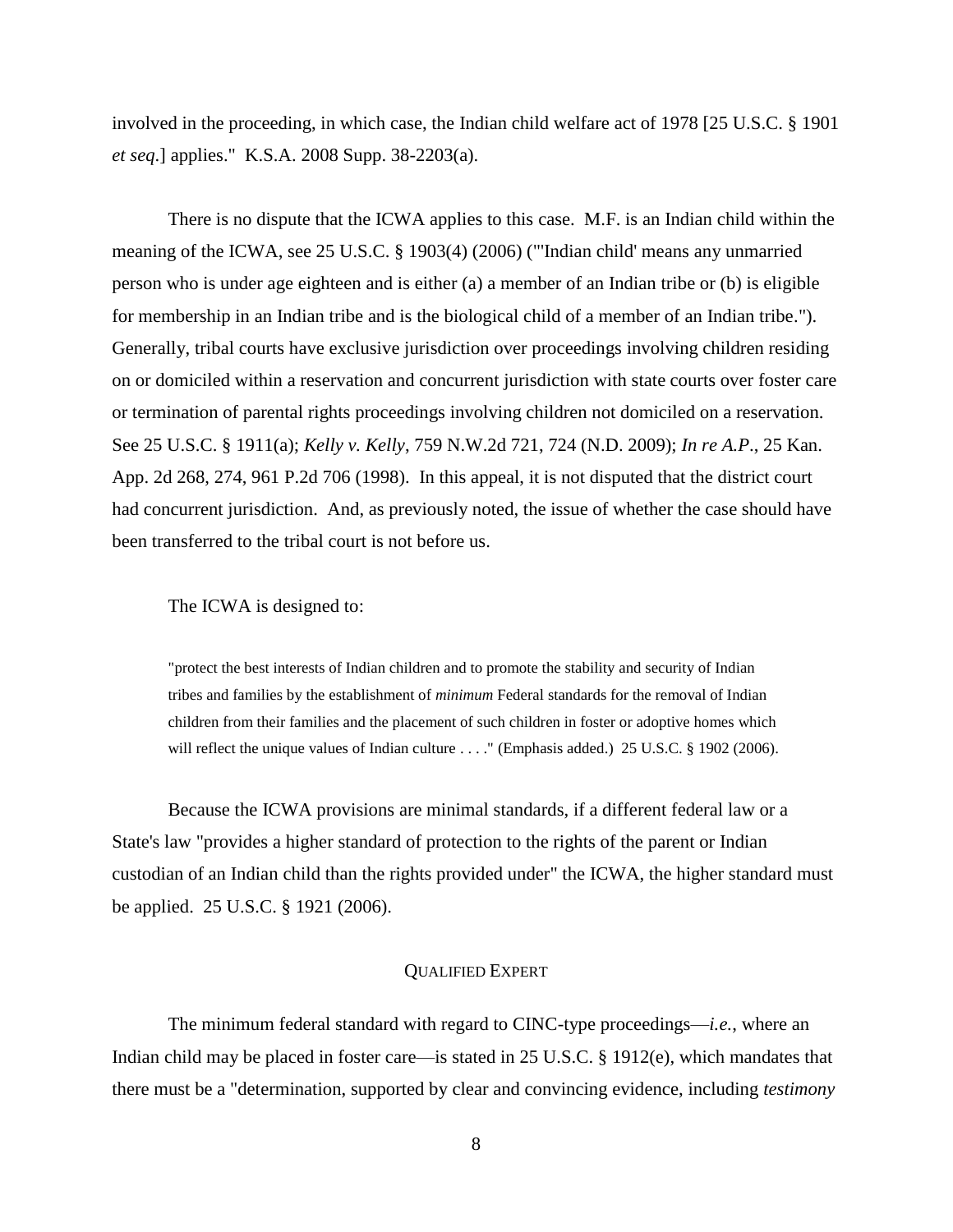*of qualified expert witnesses*, that the continued custody of the child by the parent or Indian custodian is likely to result in serious emotional or physical damage to the child." (Emphasis added.) Similarly, a decision to terminate parental rights must be supported by the "testimony of qualified expert witnesses," but the State has a higher burden of proof; it must prove "beyond a reasonable doubt, including testimony of qualified expert witnesses, that the continued custody of the child by the parent or Indian custodian is likely to result in serious emotional or physical damage to the child." 25 U.S.C. § 1912(f).

At issue here is whether Courtney and Howes, social workers for M.F., were qualified experts under the ICWA and whether their testimony satisfied the standards for the ICWA in the CINC and termination proceedings. The GAL and State argue that the Court of Appeals erred by essentially holding that to be a qualified expert witness under the ICWA, the witness must be knowledgeable in tribal customs or child welfare specifically related to Indian children and must present testimony supporting the State's burden under the ICWA.

### *Standard of Review*

The qualification of witnesses as experts is generally a discretionary decision for the district court. See *State v. Moore*, 287 Kan. 121, 135, 194 P.3d 18 (2008). But to properly exercise discretion, a district court must apply the correct legal standard, and the determination of that standard is a question of law subject to de novo review. See *Moore*, 287 Kan. at 135 ("'"A district court by definition abuses its discretion when it makes an error of law. . . . The abuse-of-discretion standard includes review to determine that the discretion was not guided by erroneous legal conclusions."' [Citations omitted.]"). In the context of this case, the legal standard is defined by the ICWA, which requires testimony from "qualified expert witnesses." 25 U.S.C. § 1912(e), (f).

In interpreting federal statutes, "'[o]ur task is to give effect to the will of Congress, and where its will has been expressed in reasonably plain terms, that language must ordinarily be regarded as conclusive.'" *Negonsott v. Samuels*, 507 U.S. 99, 104, 122 L. Ed. 2d 457, 113 S. Ct. 1119 (1993) (quoting *Griffin v. Oceanic Contractors, Inc*., 458 U.S. 564, 570, 73 L. Ed. 2d 973,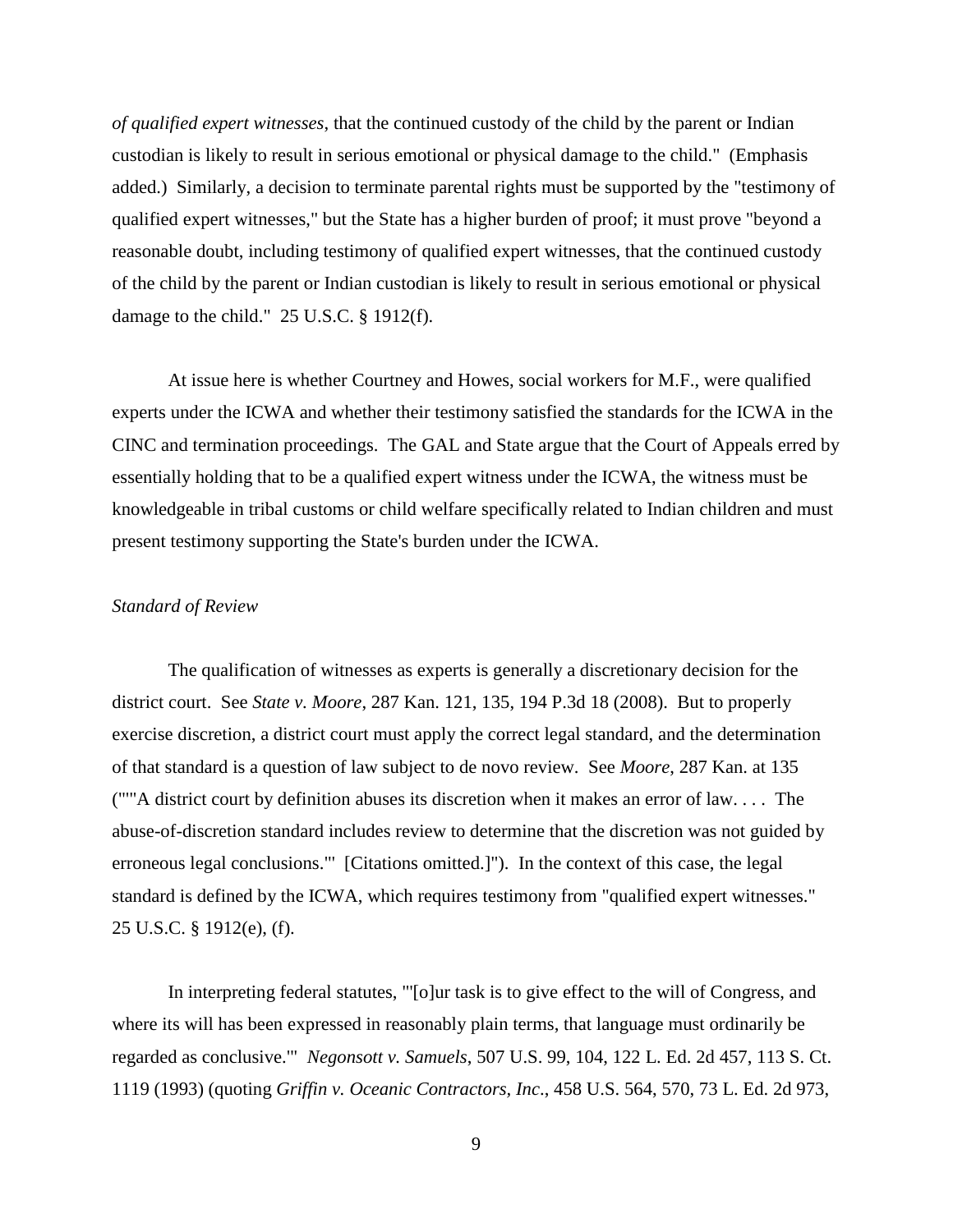102 S. Ct. 3245 [1982]); see *State v. Phillips*, 289 Kan. 28, 32, 210 P.3d 93 (2009). Where the language is ambiguous, however, rules of statutory construction are employed to determine legislative intent, and courts "look to the historical background of the enactment, the circumstances attending its passage, the purposes to be accomplished, and the effects the statute may have under the various constructions suggested." *Phillips*, 289 Kan. at 32.

## *Ambiguity*

The ICWA does not define "qualified expert witnesses," leaving Congress' intent unclear. A United States House of Representatives Report prepared in conjunction with the ICWA states that the phrase "'qualified expert witnesses' is meant to apply to expertise beyond the normal social worker qualifications." H.R. Rep. No. 95-1386, 95th Cong., 2d Sess. 1978, at 12, reprinted in 1978 U.S.C.C.A.N. 7530, 7545. This statement indirectly instructs that the standard typically applied in Kansas CINC and termination proceedings—qualifying a social worker as an expert if he or she has a degree, is licensed, and has some contact with the CINC case—is contrary to Congress' intent.

Yet, the legislative history does not explain the qualifications that are necessary to meet the heightened standard. Guidance has been provided, however, by the Department of the Interior, Bureau of Indian Affairs, through guidelines published to assist state courts in applying the ICWA. Department of the Interior, Bureau of Indian Affairs Guidelines for State Courts; Indian Child Custody Proceedings, 44 Fed. Reg. 67,584 (1979) (BIA Guidelines). Courts have routinely consulted these guidelines to discern the intent behind the "qualified expert witnesses" requirement in 25 U.S.C. § 1912. See, *e.g.*, *Marcia V. v. State*, 201 P.3d 496, 504 (Alaska 2009); *Rachelle S. v. Dept. of Economic Sec.*, 191 Ariz. 518, 520, 958 P.2d 459 (Ariz. App. 1998); *In re S.M.H*., 33 Kan. App. 2d 424, 433-34, 103 P.3d 976, *rev. denied* 279 Kan. 1006 (2005); see also *In re H.D.*, 11 Kan. App. 2d 531, 535, 729 P.2d 1234 (1986) (referring to other portions of BIA Guidelines). This court has never considered this issue, but we join these other courts and consider the legislative history of the ICWA and the BIA Guidelines, 44 Fed. Reg. 67,584.

As related to the "qualified expert witnesses" requirement, the BIA Guidelines state: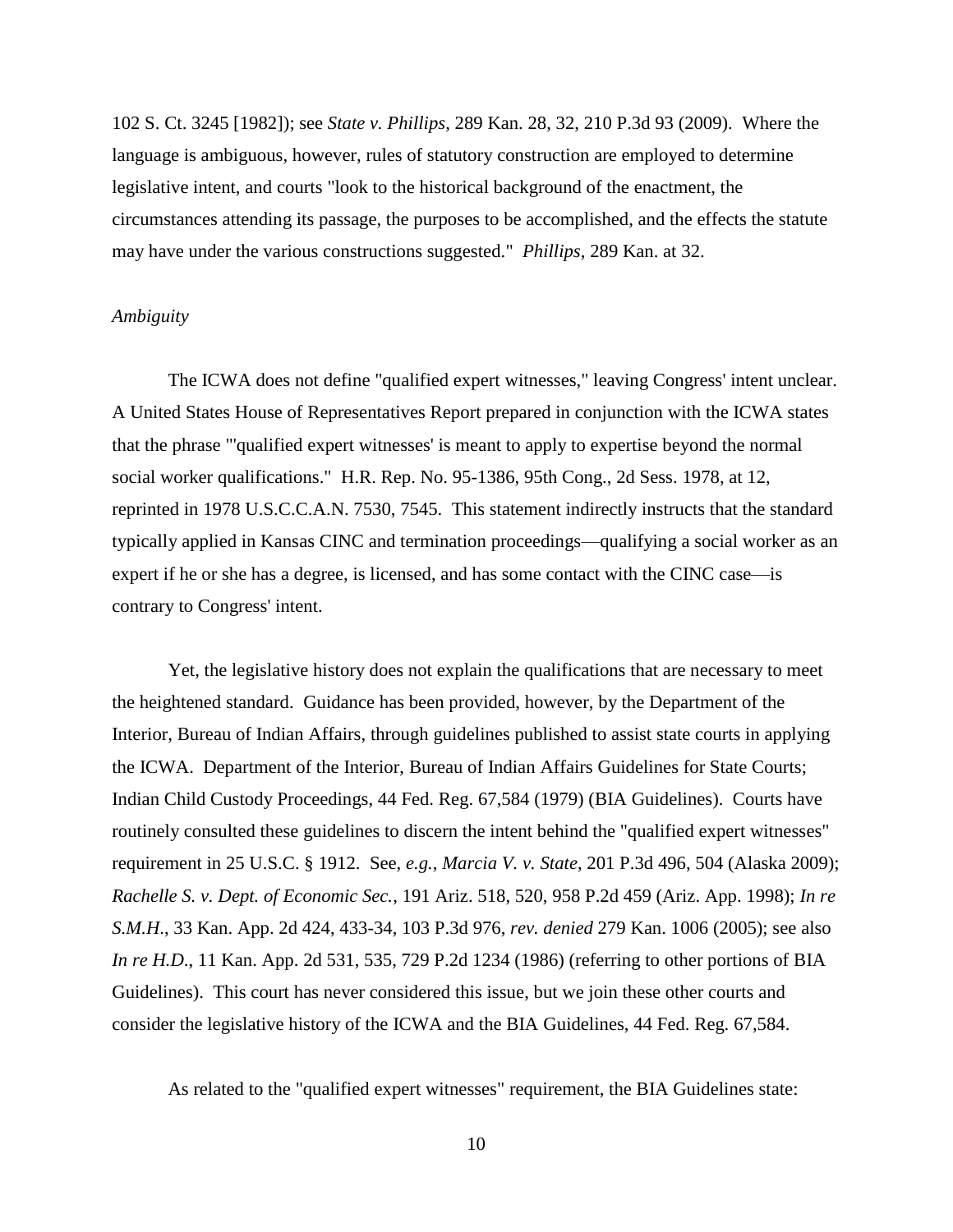#### "D.4. Qualified Expert Witnesses

"(a) Removal of an Indian child from his or her family must be based on competent testimony from one or more experts qualified to speak specifically to the issue of whether continued custody by the parents or Indian custodians is likely to result in serious physical or emotional damage to the child.

"(b) Persons with the following characteristics are most likely to meet the requirements for a qualified expert witness for purposes of Indian child custody proceedings:

(i) A member of the Indian child's tribe who is recognized by the tribal community as knowledgeable in tribal customs as they pertain to family organization and childrearing practices.

(ii) A lay expert witness having substantial experience in the delivery of child and family services to Indians, and extensive knowledge of prevailing social and cultural standards and childrearing practices within the Indian child's tribe.

(iii) A professional person having substantial education and experience in the area of his or her specialty." 44 Fed. Reg. 67,593.

The first two types of individuals characterized in the BIA Guidelines, subparts D.4 (b)(i) and (b)(ii), are individuals who possess knowledge of Indian customs and Indian childrearing practices. The Court of Appeals noted these provisions and concluded neither criterion was satisfied. Although the Court of Appeals did not recognize that the social workers testifying at the two hearings were different individuals, the ultimate conclusion that the criteria of subparts D.4 (b)(i) and (b)(ii) were not satisfied is correct; there was no evidence in this case that the two social workers, Courtney and Howes, could have been qualified under the first two subparts. Neither indicated that she was a member of M.F.'s tribe, had substantial experience with tribal family services, or had extensive knowledge of cultural standards and childrearing practices within M.F.'s tribe.

The GAL focuses on this conclusion by the Court of Appeals to argue that the Court of Appeals required all experts in proceedings controlled by the ICWA to have specialized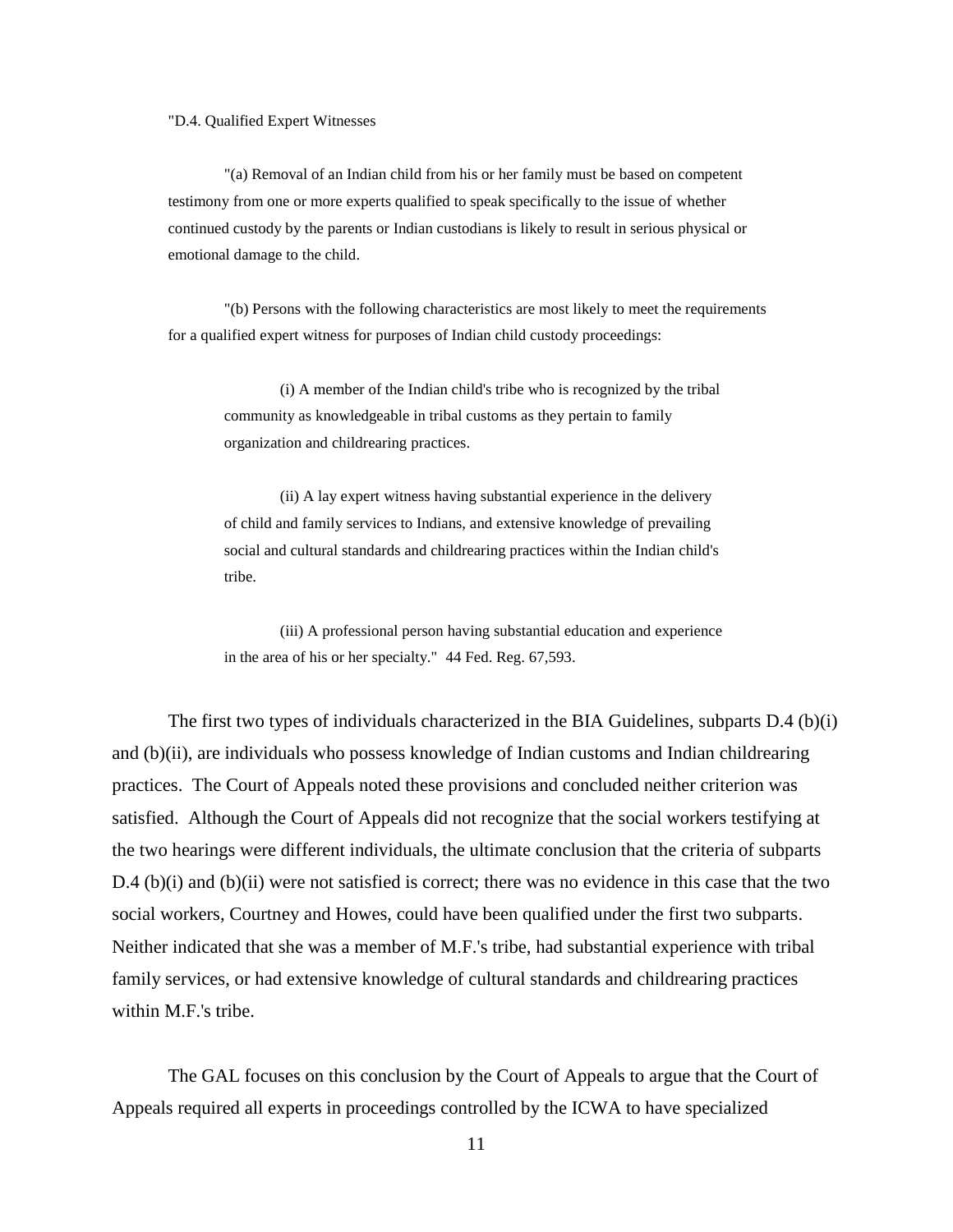knowledge of Indian culture and society. This argument ignores the fact that the Court of Appeals acknowledged the BIA Guidelines, subpart D.4 (b)(iii), which makes no mention of knowledge of Indian culture. *In re M.F*., 41 Kan. App. 2d at 935. Granted, the Court of Appeals' discussion blends the two hearings and the two witnesses, but we do not read the decision as reaching the question of whether an expert must always have expertise in Indian social and cultural matters, and conclude this issue is not before us for decision. See Supreme Court Rule 8.03 (g)(1) and (h)(3) (2009 Kan. Ct. R. Annot. 66).

The Court of Appeals' holding was merely that: "ICWA requires a witness be qualified as an expert and the witness testify that evidence existed to support the State's burden under the ICWA. 44 Fed. Reg. 67,593 (1979). See *In re S.M.H.,* 33 Kan. App. 2d at 434-35. There was no such testimony in this case." *In re M.F*., 41 Kan. App. 2d at 935. The Court of Appeals' reliance on *In re S.M.H.* reveals that the court was focused on the witnesses' lack of special expertise or experience.

In *In re S.M.H*., a different Court of Appeals panel reversed an adjudication order for failure to apply the standards of proof set forth in the ICWA. As to testimony of "qualified expert witnesses" required by the ICWA, the *In re S.M.H*. court looked to the BIA Guidelines for guidance as to what constitutes expert testimony in a foster care placement proceeding. At issue was the testimony of a social worker who worked at the Wamego SRS office. No qualifications other than being a social worker employed by SRS were presented, and the Court of Appeals' panel concluded those qualifications did not meet the ICWA's qualified expert requirement. *In re S.M.H*., 33 Kan. App. 2d at 434.

The Court of Appeals' reliance on the BIA Guidelines in *In re S.M.H.* limited the district court's discretion in this proceeding, meaning that to properly exercise discretion the district court should have considered the BIA Guidelines, including subpart D.4 (b)(iii). See *Moore*, 287 Kan. at 135. Moreover, the *In re S.M.H.* holding, which was adopted by the Court of Appeals in this case, is consistent with the conclusion of numerous courts in other jurisdictions that have applied the rule that a person is not a qualified expert witness under the ICWA if they do not have expertise beyond the "normal" social worker qualifications. Generally these courts glean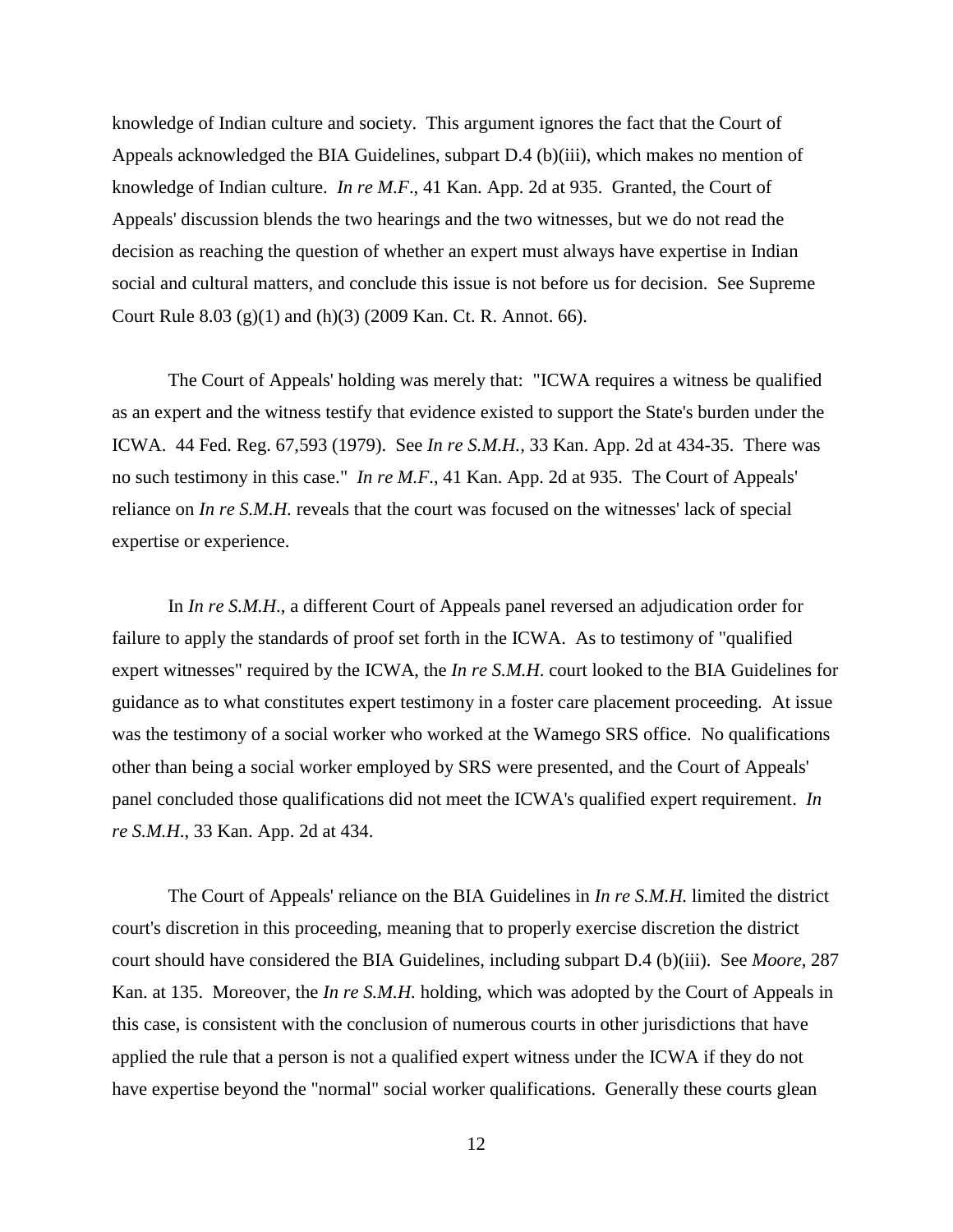guidance from the legislative history of the ICWA, which specifically states that the education and training should be beyond the normal social worker qualifications, and the BIA Guidelines' language, which suggests there must be substantial education and experience. See*, e.g.*, *In re Desiree F*., 83 Cal. App. 4th 460, 466, 99 Cal. Rptr. 2d 688 (2000) (ICWA requires more than showing that social worker was assigned to the case); *C.E.H. v. L.M.W*., 837 S.W.2d 947, 955 (Mo. App. 1992) (stating that phrase "qualified expert witness" is not defined by ICWA, but legislative history of ICWA reveals that phrase is meant to apply to expertise beyond normal social worker's qualifications); *Matter of Adoption of H.M.O*., 289 Mont. 509, 519, 962 P.2d 1191 (1998) (abuse of discretion found where record was silent as to qualifications beyond being a social worker); *In re Interest of Shayla H*., 17 Neb. App. 436, 449-50, 764 N.W.2d 119 (2009) (abuse of discretion found where social worker had bachelor's degree in human development, had been in position for approximately 11 years, had received regular training, and had worked with families with Native American heritage); *In re Roberts*, 46 Wash. App. 748, 756, 732 P.2d 528 (1987) (no abuse of discretion where witness had attended numerous workshops on Indian child welfare and was a committee member for two organizations involved in drafting ICWA); *In re Vaughn R*., 770 N.W.2d 795, 807 (Wis. App. 2009) (social worker's specialized knowledge as result of bachelor's and master's degrees in criminal justice did not relate to required showing of likely serious damage to child from continued custody by parent, and experience in monitoring conditions imposed on parents for the return of their children did not suggest something beyond normal social work qualifications); *cf*. *Sandy B. v. State, Dept. of Health*., 216 P.3d 1180, 1191 (Alaska 2009) (expert had substantial education in his specialty of psychology and, thus, met the ICWA's heightened standard for qualification as an expert in a proceeding to terminate parental rights, where expert had earned master's and doctorate degrees in clinical psychology); *In re Interest of Phoebe S. & Rebekah S*., 11 Neb. App. 919, 927, 935, 664 N.W.2d 470 (2003) (social work professor qualified to testify as expert witness under ICWA where professor had substantial education and experience in area of child welfare, bonding, and attachment and in sociological aspects of childhood, and was experienced and knowledgeable about ICWA); but see *In re N.N.E*., 752 N.W.2d 1, 13 (Iowa 2008) (citing Iowa statute which includes within the definition of "qualified expert witness" a "social worker, sociologist, physician, psychologist, traditional tribal therapist and healer, spiritual leader, historian, or elder").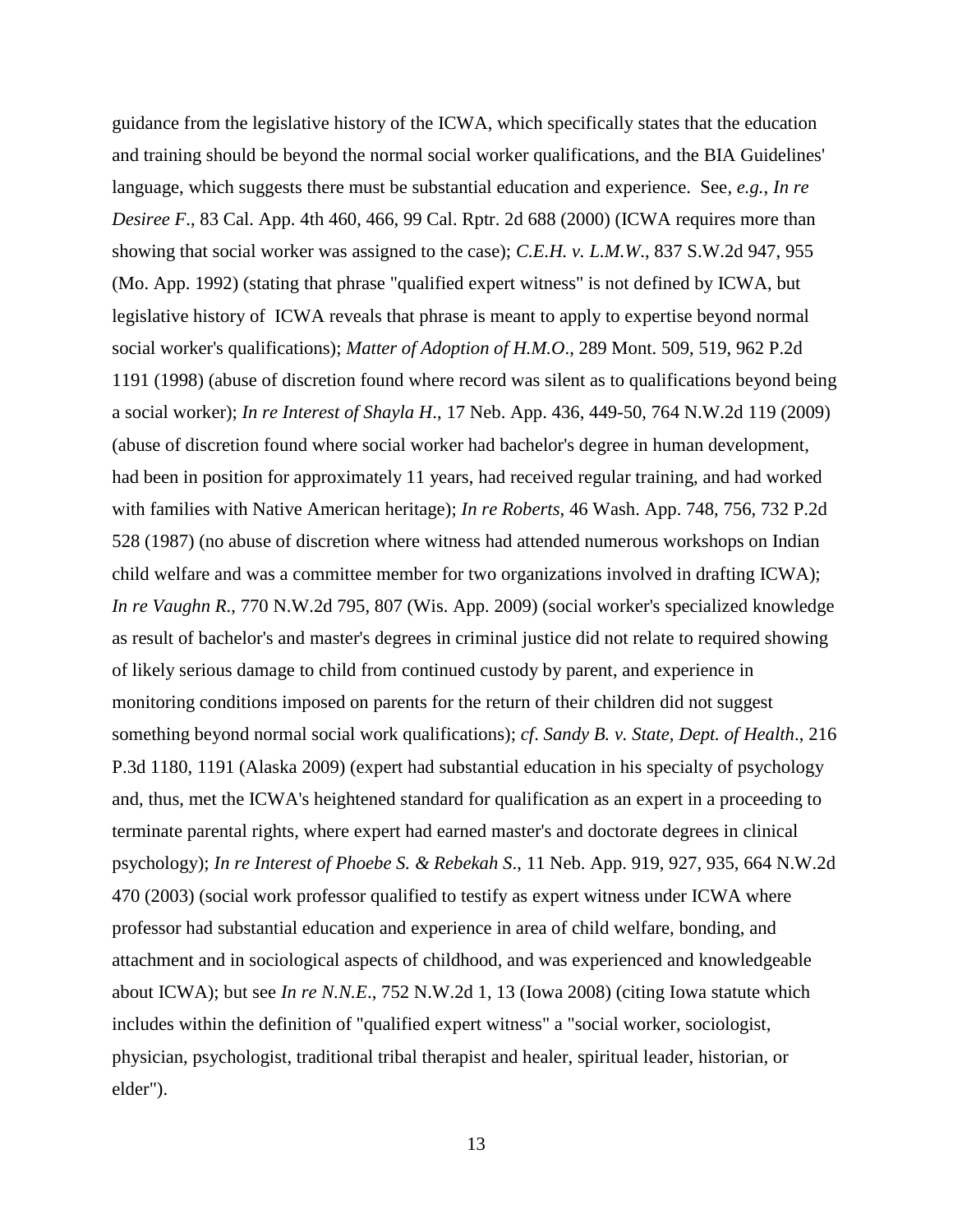These authorities support the view that under subpart D.4 (b)(iii) of the BIA Guidelines, social workers testifying in a proceeding subject to the ICWA must have substantial education and experience in the area of social work beyond the typical qualifications for the profession. See 44 Fed. Reg. 67,593.

Applying subpart D.4 (b)(iii) of the BIA Guidelines (having previously found that the other subparts were not met), neither Courtney nor Howes, the social workers who testified in this case, met the standard. Both Courtney, who testified at the CINC hearing, and Howes, who testified at the termination hearing, graduated with bachelor's degrees a mere 5 months before M.F.'s birth and had been licensed by the state of Kansas for only about 3 months when they became M.F.'s case workers. There was no evidence of any other education, experience, or specialized expertise. By the time of the termination hearing, Howes had garnered more experience but still had practiced her profession less than 2 years. These qualifications pale in comparison to those considered in cases from other jurisdictions where appellate courts found an abuse of discretion in qualifying a social worker as an expert. *E.g.*, *In re Interest of Shayla H*., 17 Neb. App. at 449-50 (11 years of case work experience insufficient). We affirm the Court of Appeals' conclusion that neither Courtney nor Howes qualified as an expert witness as required by the ICWA.

The GAL also takes issue with the Court of Appeals' statement that the qualified expert must "testify that evidence existed to support the State's burden under the ICWA." *In re M.F.*, 41 Kan. App. 2d at 935. The GAL interprets this statement to mean that a qualified expert must offer a specific opinion as to whether or not the State's evidence meets the burden of proof. It seems, rather, that the Court of Appeals' statement is merely a reiteration of the ICWA standard that a decision to terminate parental rights must be based on "evidence beyond a reasonable doubt, including testimony of qualified expert witnesses, that the continued custody of the child by the parent or Indian custodian is likely to result in serious emotional or physical damage to the child." 25 U.S.C. § 1912(f). The expert need not opine on the ultimate issue of whether the State met its burden of proof. But the expert's opinion must support the ultimate finding of the district court that continued custody by the parent will result in serious emotional or physical damage to the child. See, *e.g., Marcia V.*, 201 P.3d at 506; *Steven H. v. DES*, 218 Ariz. 566, 572,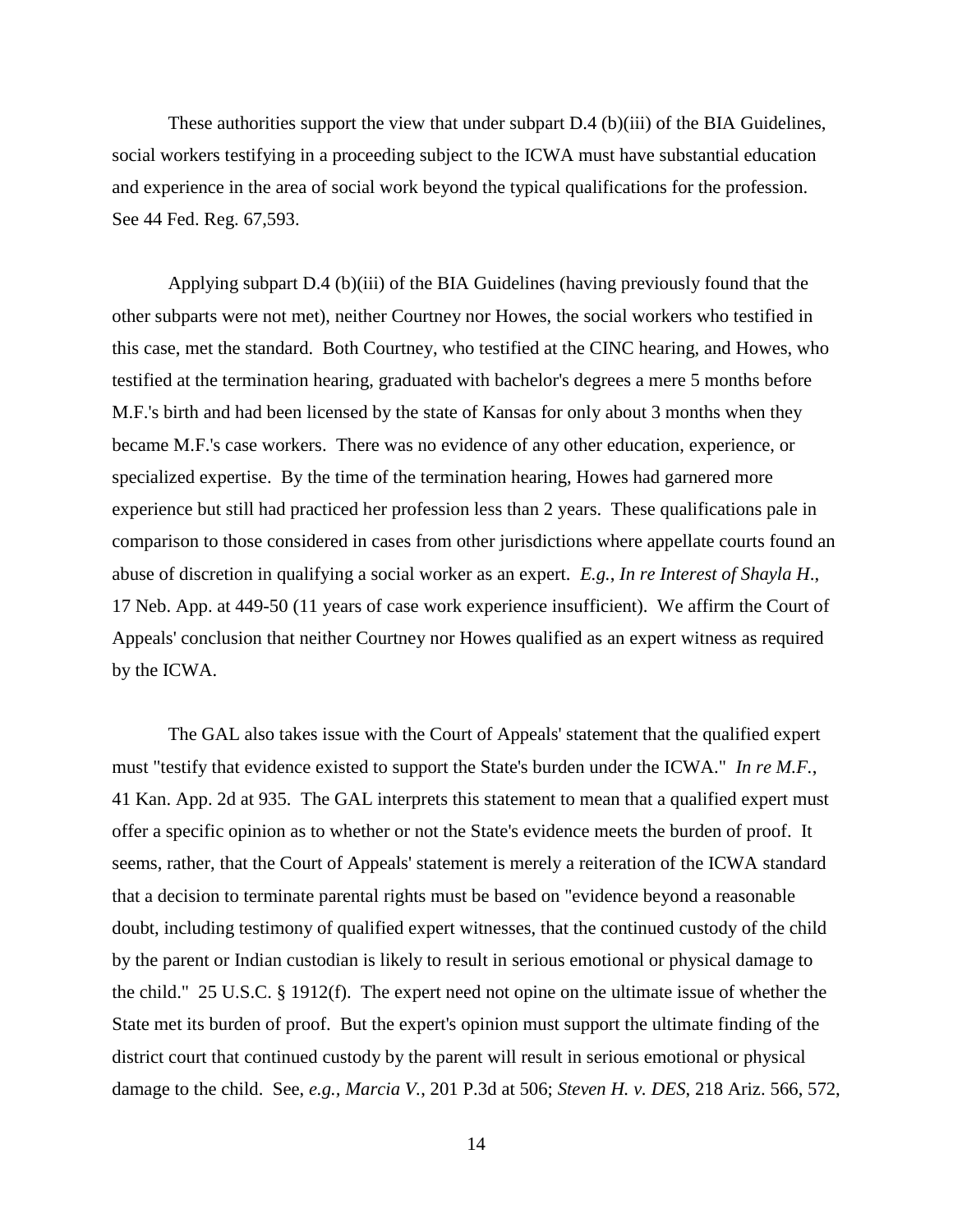190 P.3d 180 (2008); *State ex rel. SOSCF v. Lucas*, 177 Or. App. 318, 326, 33 P.3d 1001 (2001), *rev. denied* 333 Or. 567 (2002).

### *Harmless Error Analysis*

The importance of this requirement weighs heavily on our consideration of whether the lack of testimony by an ICWA qualified expert requires us to reverse the district court's decision that M.F. was a child in need of care and the decision that his biological mother's rights should be terminated. The State suggests we do not have to reverse those decisions because the parents clearly lacked the interest and ability to care for M.F.'s extraordinary medical needs. This argument is, in essence, a harmless error analysis.

There is support for applying a harmless error standard when a district court fails to comply with the ICWA, including decisions by our Court of Appeals. See *In re S.M.H*., 33 Kan. App. 2d at 441 ("nor can we conclude that this error is harmless"); *In re Interest of Enrique P*., 14 Neb. App. 453, 471, 709 N.W.2d 676 (2006) (failure to provide qualified expert witness was harmless when psychological evaluation and caseworkers' court reports clearly and convincingly showed that parental custody would result in serious damage to child); *In re G.F*., 181 Vt. 593, 596-97, 923 A.2d 578 (2007) (failure of trial court to make specific findings under 25 U.S.C. § 1912 was harmless error when evidence overwhelmingly supported findings); Elrod, Child Custody Practice and Procedure § 3:5 (2010 Supp.) (recognizing that California case, *In re Cheyanne F*., 164 Cal. App. 4th 571, 79 Cal. Rptr. 3d 189 [2008], found that the errors and omissions in ICWA notice requirements are reviewed under harmless error standard); but see *In re B.R*., 176 Cal. App. 4th 773, 785, 97 Cal. Rptr. 3d 890 (2009) (holding that lack of notice to tribe under ICWA of notice of termination of parental rights proceeding required remand and was not harmless error);

Nevertheless, in applying the harmless error standard, it is difficult to conclude a procedural violation of the ICWA can be harmless in light of 25 U.S.C. § 1914 (2006), which provides: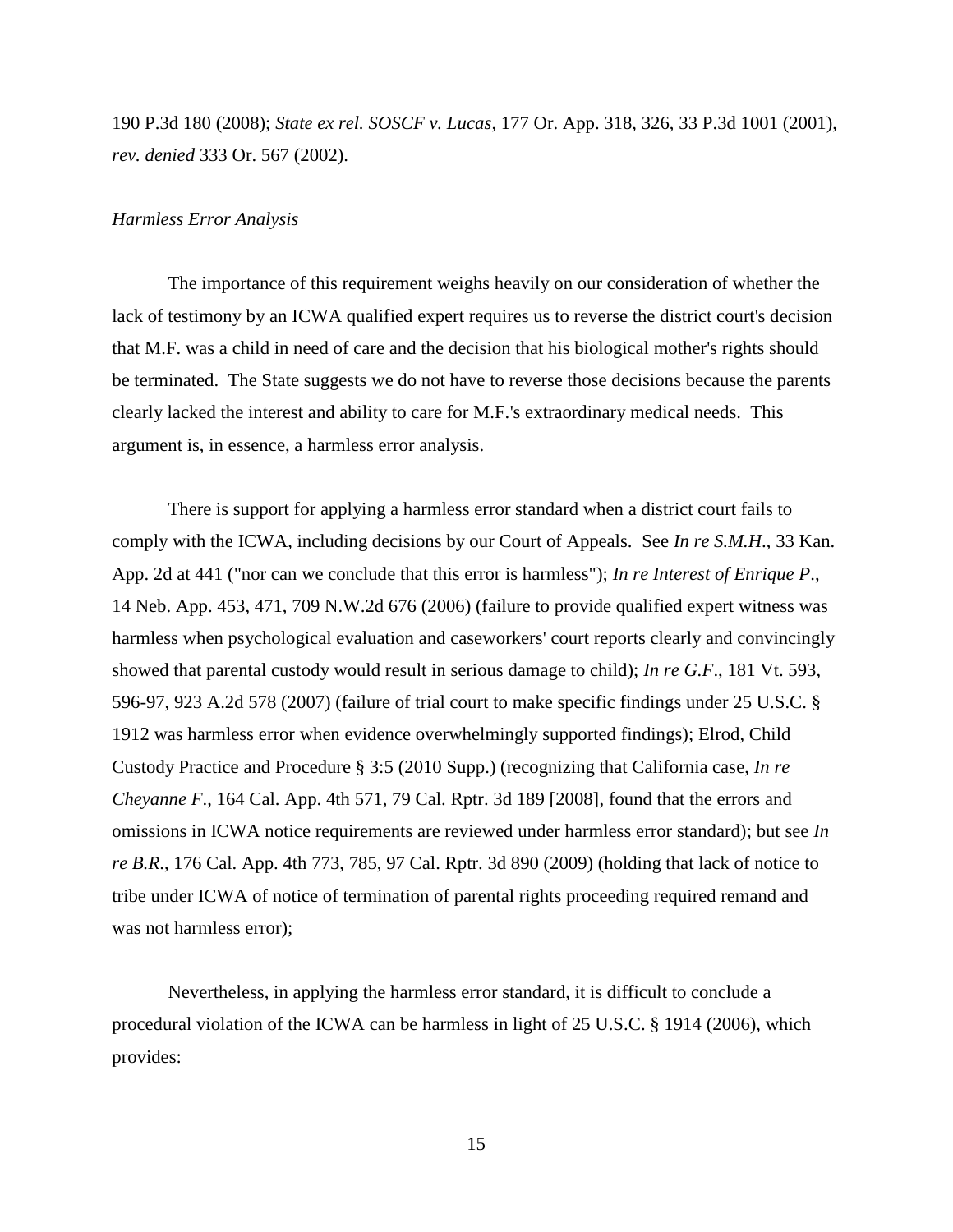"Any Indian child who is the subject of any action for foster care placement or termination of parental rights under State law, any parent or Indian custodian from whose custody such child was removed, and the Indian child's tribe may petition any court of competent jurisdiction to invalidate such action upon a showing that such action violated any provision of sections 1911, 1912, and 1913 of this title."

The expert witness provision is found in section 1912, so a lack of qualified expert witness testimony creates the potential of future invalidation of the foster care placement and termination of parental rights. Under those circumstances, the lack of a qualified expert witness cannot be considered harmless. Consequently, we conclude the error in this case requires us to reverse and remand for proceedings consistent with the requirements of the ICWA, beginning with a rehearing of the decision to determine the child is in need of care.

#### **OTHER ISSUES**

The GAL and State's petitions for review also raise arguments and issues regarding whether the Court of Appeals erred in concluding the social workers' opinions did not support the district court's decision, the district court erred in failing to journalize its CINC findings, and the district court erred in failing to make required findings of "active efforts . . . to provide remedial services and rehabilitative programs designed to prevent the breakup of the Indian family and that these efforts have proved unsuccessful" as required by 25 U.S.C. § 1912(d).

The outcome of these issues will not impact the disposition of this appeal because we have determined the district court's decisions to place M.F. in SRS's custody as a child in need of care and to terminate parental rights were in error and the judgment must be reversed. Because we found error in the initial phase of this case—the CINC proceeding―virtually all of the procedure will be repeated and the procedural defects alleged in this appeal are moot. Nevertheless, these issues could be addressed if they are likely to recur on remand. See, *e.g., State v. Wells*, 289 Kan. \_\_\_, \_\_\_, \_\_\_, P.3d \_\_\_ (2009). That is not the case, however. The evidence before the district court and the court's findings regarding that evidence will necessarily differ from that before us now. Because the remaining issues are factually driven and a new record will have to be made on remand, we simply reiterate and emphasize that the ICWA